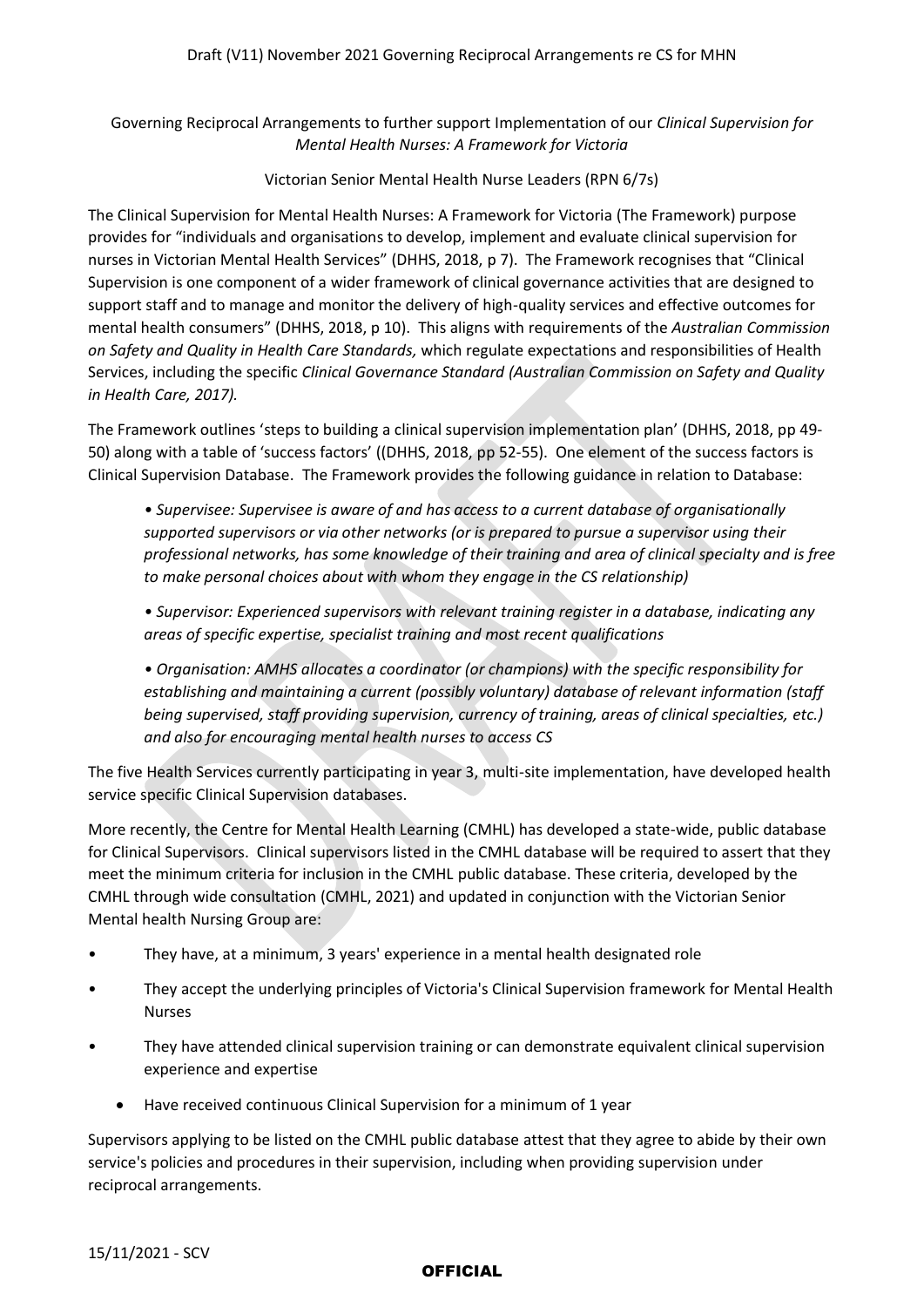The CMHL is not managing reciprocal arrangements, it is up to Health Services to govern (CMHL, 2021).

The CMHL Clinical Supervisor public database has options for people to list a fee for service, as well as the option for reciprocal arrangements.

The CMHL Clinical Supervisor database doesn't require login, therefore, the information will be publicly available to anyone. Please consider whether your organisation/health service wishes to instruct your employees in relation to not posting personal contact details (e.g. phone and emails).

The Chief Mental Health Nurse appreciates the leadership and governance responsibilities and significant contributions from Victoria's Senior Mental Health Nurses. This document aims to guide further implementation of consistent approaches for reciprocal arrangements between Health Services, enabling more mental health nurses to access a clinical supervisor.

Some specific governance considerations for Health Services have been collated and listed below, including possible mechanisms for organisations to incorporate when approving team members/employee's engagement with and use of the Centre for Mental Health Learning (CMHL) state-wide, publicly available Clinical Supervisor database.

- 1. Health Service policy/procedures may specify expectations for employees being listed as a Clinical Supervisor, recognising that providing clinical supervision is a component of their health service employment. For example, the Health Service policy/procedure may require employees listing within the CMHL public Clinical Supervisor database to adopt specific information within the section '*please add any further cost information for supervisees'* such as:
	- Employees will state that there is no cost for employees within xx Health Service, or
	- Clinical Supervision is exclusively for/limited to employees of xx Health Service', or
	- Free for nurses from xx
- 2. Health Service employees are to seek permission from their Mental Health Director of Nursing and/or Senior Psychiatric Nurse (RPN 6/7) prior to applying to be listed as a Clinical Supervisor on the CMHL public database,
- 3. The Mental Health Director of Nursing and/or Senior Psychiatric Nurse (RPN 6/7) response to the employee will specify whether approval is provided for the employee to be listed, and whether they are approved to be listed as being available for reciprocal arrangements,
- 4. The employee will update the Mental Health Director of Nursing and/or Senior Psychiatric Nurse (RPN 6/7) of any requests to provide Clinical Supervision under reciprocal arrangements. The Mental Health Director of Nursing and/or Senior Psychiatric Nurse (RPN 6/7) will be responsible for liaising with their colleague in the other Health Service/organisation to facilitate the reciprocation,
- 5. Reciprocal arrangements, that is whereby clinical supervision is provided to another service in return for supervision within the home health service, continues to be work that is governed by the home health service policies and procedures and must be approved in writing by the Director of Mental Health Nursing,
- 6. All reciprocal arrangements will be agreed for a maximum of 12-month time frame and reviewed in conjunction with the Director for Mental Health Nursing at the anniversary of the agreement if not prior
- 7. Organisations are encouraged to seek Legal Counsel support from within their own organisation to support the reciprocal arrangement requirements for their organization

## **OFFICIAL**